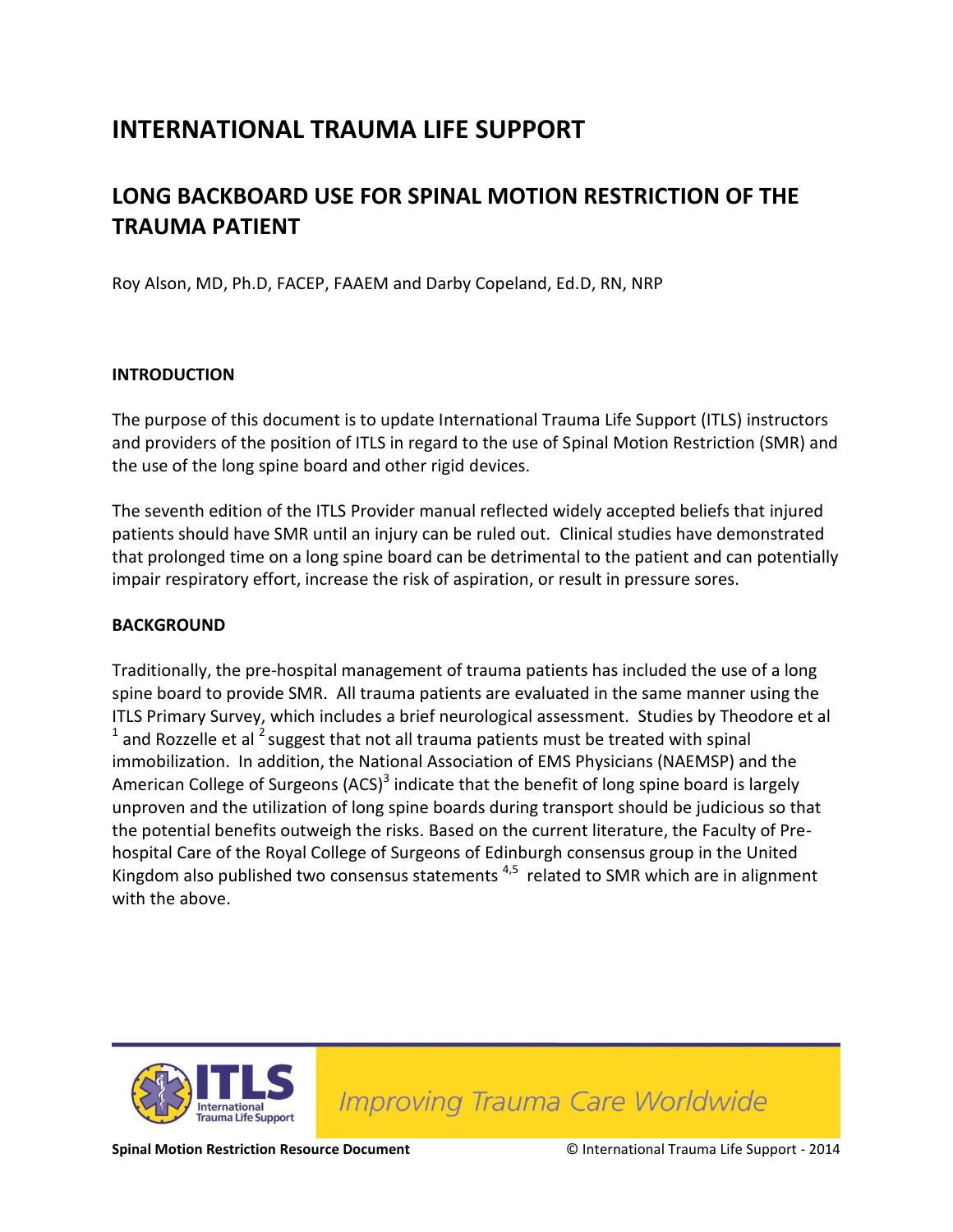#### **CONSIDERATIONS**

Appropriately applied SMR should be considered for patients who fit the following criteria:

- Spinal deformity, pain, or tenderness
- Blunt trauma and altered level of consciousness
- High energy mechanism of injury with drug or alcohol intoxication
- Focal neurologic complaint

Also, SMR should be applied to patients who cannot be adequately assessed clinically for the presence of such injuries.

#### **PROCEDURE**

The long spine board is an extrication device. Patients who are placed on a long spine board or other rigid device should be removed as expeditiously as possible.

SMR should be applied appropriately to those patients who may have sustained or are at high risk for spinal injuries and cannot be adequately assessed clinically for the presence of such injuries. Where indicated, maintenance of in-line spinal alignment when moving the patient and appropriately securing them to the transport stretcher remain critical components of spinal motion restriction.

Furthermore, patients whose cervical spine has been cleared by a physician or advanced practice clinician in the emergency department or who do not meet SMR requirements and are being transferred between facilities for additional care, do not need to be placed on a long spine board for transfer.

#### **MEDICAL OVERSIGHT**

Medical oversight should revise pre-hospital EMS protocols in regard to SMR and use of long spine boards, to include extrication events. Protocols for SMR and the use of a long spine board should be modified to include when SMR is appropriate. Implementation of this protocol should be monitored and supervised through a quality assurance program.



Improving Trauma Care Worldwide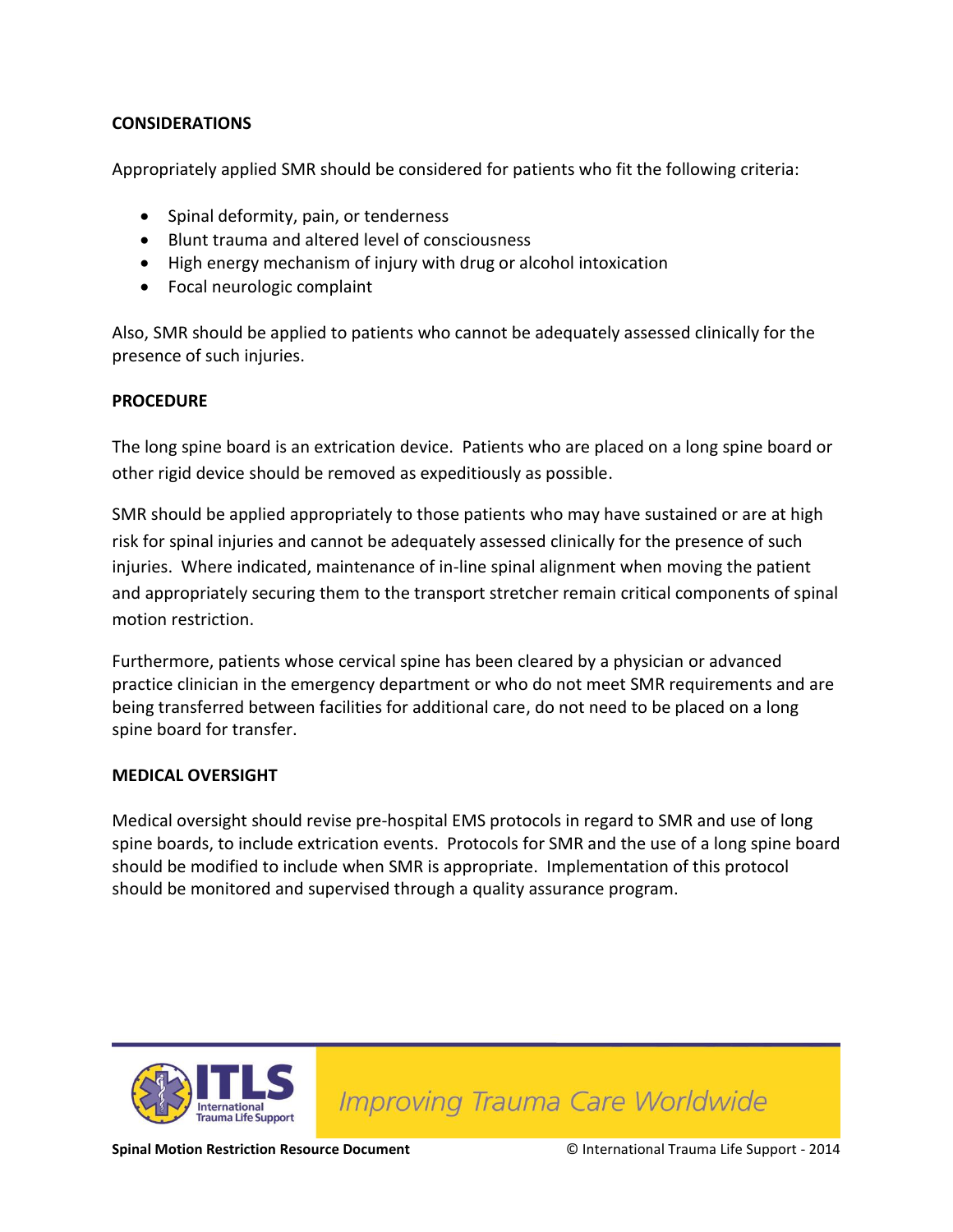#### **CONCLUSION**

It is the position of ITLS that the use of the long spine board and other rigid devices are designed to move a patient to a transport stretcher. Pre-hospital providers must maintain competency in the use of these devices. Prolonged time on a long spine board and/or prolonged time on scene applying these devices can be detrimental or result in a poor patient outcome. In order to minimize these negative occurrences, patients should be removed from the long spine board as soon as it is safe and practical to do so. Pre-hospital providers should use due diligence to minimize spinal motion among at-risk patients.

The ITLS Editorial Board is developing tools to assist instructors with facilitating the change in SMR.

#### **REFERENCES**

- 1. Theodore N et al, Pre-hospital Cervical Spinal Immobilization after Trauma, Neurosurgery 72:22 – 34, 2013.
- 2. Rozzelle C et al, Management of Pediatric Cervical Spine and Spinal Cord Injuries, Neurosurgery 72: 205 – 226, 2013.
- 3. National Association of EMS Physicians and American College of Surgeons Committee on Trauma, EMS Spinal Precautions And The Use Of The Long Backboard, Prehospital Emergency Care 2013;17:392 – 393
- 4. Moss R et al, Minimal patient handling: a faculty of prehospital care consensus statement Emerg Med J Vol 30 No 12: 1065-1066, 2013.
- 5. Conner D et al, Pre-hospital spinal immobilization: an initial consensus statement Emerg Med J Vol 30 No 12: 1067-1069, 2013



Improving Trauma Care Worldwide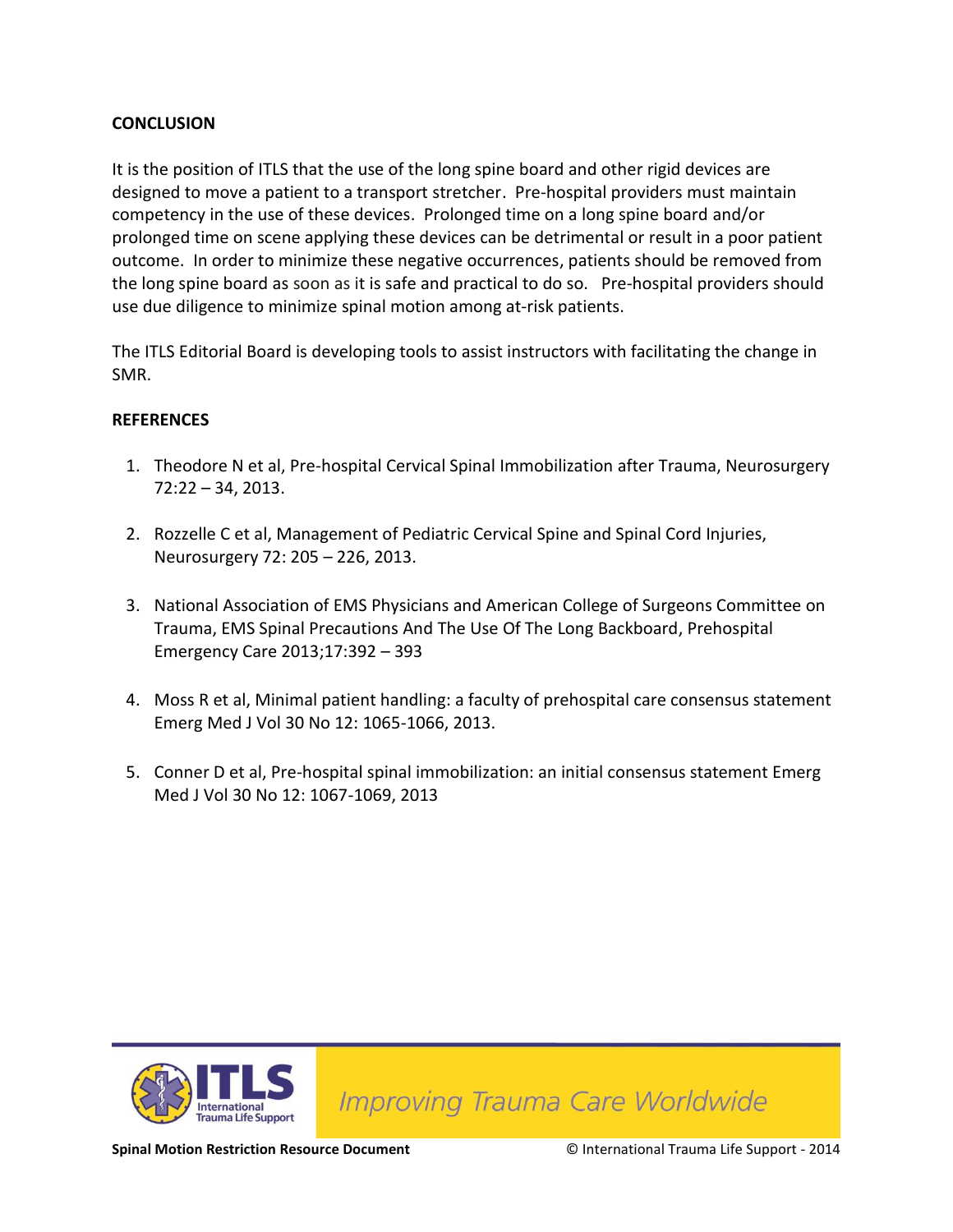# *Current Thinking*

## **Spinal Motion Restriction of the Trauma Patient**

International Trauma Life Support

#### **Abstract**

This is the official current thinking of International Trauma Life Support (ITLS) regarding prehospital use of Spinal Motion Restriction (SMR) and the use of the long spine board and other rigid motion restriction devices.

#### **Current Thinking**

It is the position of International Trauma Life Support that:

- 1. Spinal motion restriction (SMR) is not indicated in every trauma patient.
- 2. The long spine board and other rigid devices are primarily extrication devices designed to move a patient to a transport stretcher. Having the patient remain on the board for prolonged periods can produce discomfort, pressure sores and respiratory compromise.
- 3. In order to minimize these negative occurrences, patients should be removed from the long spine board as soon as it is safe and practical to do so.
- 4. Maintenance of in-line spinal alignment when moving the patient and appropriately securing them to the transport stretcher remain important components of SMR.
- 5. SMR should be applied appropriately to those patients who have indicators that they may have sustained or are at high risk for spinal injuries, or who cannot be adequately assessed clinically for the presence of such injuries. Providers should apply the appropriate guideline in these situations and apply a rigid cervical collar and other rigid devices as clinically appropriate.
- 6. Spinal Motion Restriction onto a long board is not indicated in penetrating wounds of the torso, head or neck unless there is clinical evidence of a spinal injury.



Improving Trauma Care Worldwide